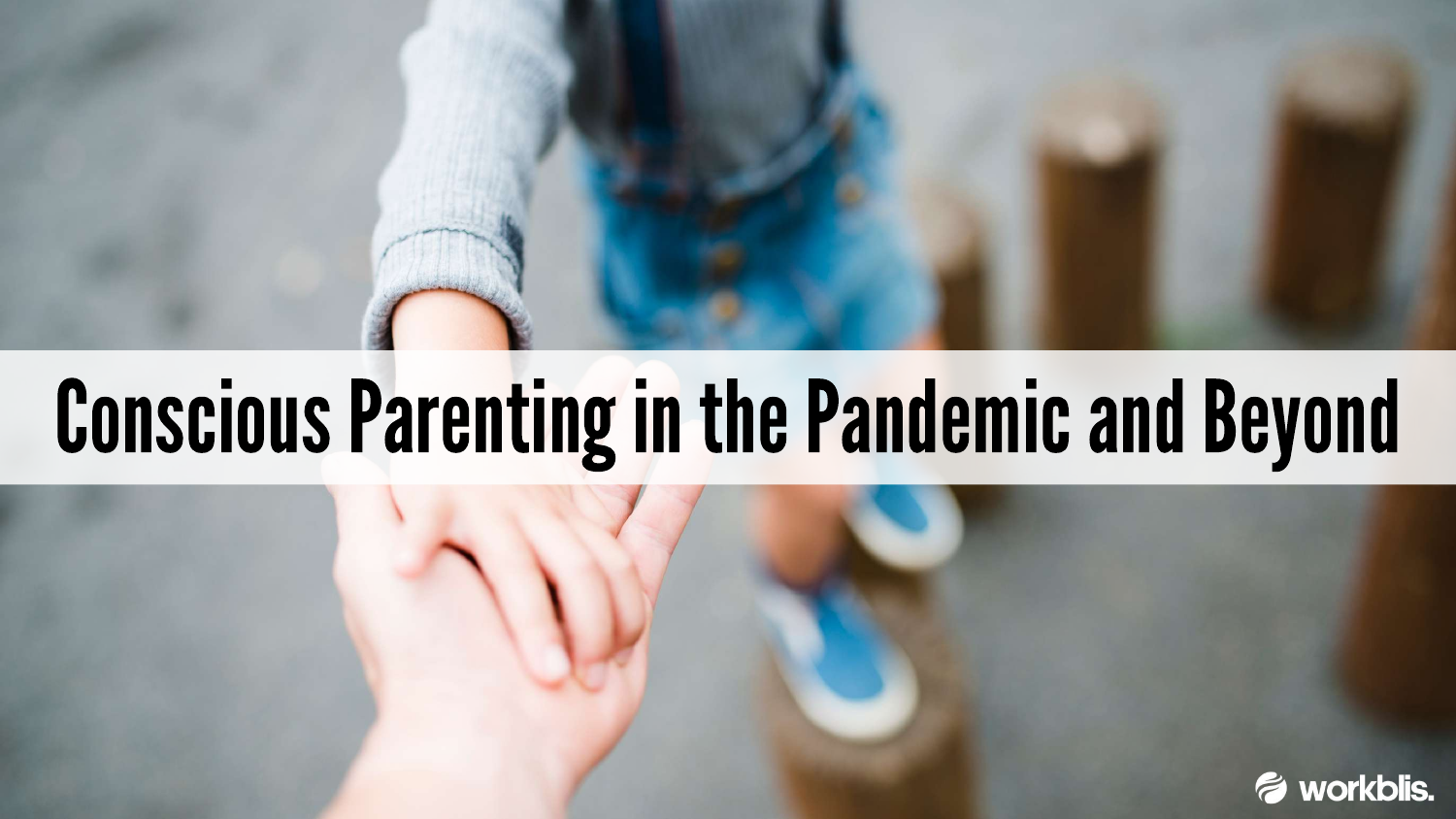

The webinar gives an introduction to the practice of conscious parenting, and how parents' expectations, language, and personal challenges could manifest as behavioral problems in children right now.

We talk about the issue of placing expectations on children rather than allowing their natural inclinations to emerge while they try to make sense of their current reality.

We touch upon how your children's developing brain is getting wired and pre-disposed to future wellbeing or difficulties just by observing your daily behaviors.

We discuss the different manifestations of anxiety, and how to help children co-regulate, self-regulate, calm down and re-source



themselves.

The webinar provides simple but effective tips to better bond with your children and emphasizes the 3 most essential needs they have. We explore the qualities you desire your children to display and how you can help them to develop them. The webinar concludes with an exercise to help you look after yourself and conserve energy for what really matters to you.